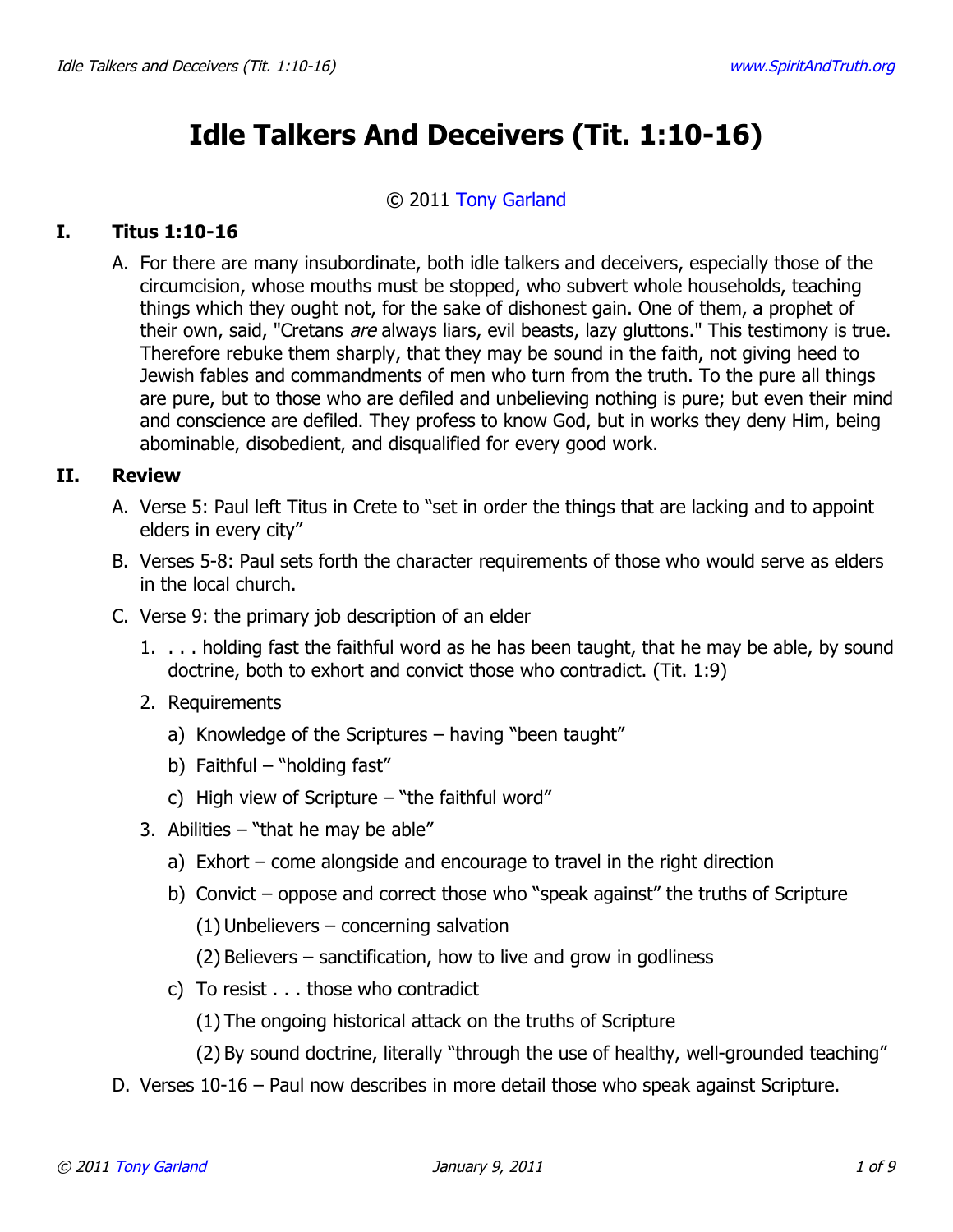- 1. Motives what is it that fuels the destructive things that they do?
- 2. Characteristics how can they be recognized?
- 3. Their core problem what causes them to distort the truths of God?

## **III. Exposition**

A. Titus 1:10-11

For there are many insubordinate, both idle talkers and deceivers, especially those of the circumcision, whose mouths must be stopped, who subvert whole households, teaching things which they ought not, for the sake of dishonest gain.

- 1. Two primary opponents of Christianity and Christian growth: idle talkers and deceivers.
- 2. FIRST: Idle talkers
	- a) Mataiologos speech contains "that which is ineffectual, idle speculation, foolishness"
	- b) Lacking in substance, easy to raise questions and spawn doubt without doing any real work in the Scriptures.
	- c) May seem sincere, but often only an external show of understanding.
	- d) Unwilling (and unable) to do the work of serious study and interaction.
	- e) Love debate for the sake of debate.
		- (1) Paul also warned Timothy concerning these individuals who are, "always learning and never able to come to the knowledge of the truth" (2Ti. 3:7).
		- (2) The truth under discussion is not the real issue, rather than "being right" in debate.
			- (a) When their speculation or opposition is addressed, they simply shift their opposition to some other topic.
			- (b) Ministering to these is much like "tilting at windmills."
		- (3) Elders must bear in mind: these are used of Satan to interfere with Christian progress primarily through distraction.
		- (4) Love blogs, online forums, and discussions where they are unwittingly granted a platform which they would never obtain in a live fellowship.
	- f) Insubordinate anupotaktos
		- (1) "not under orders"
		- (2) Unwilling to recognize God-given authority
			- (a) Scriptures subvert the clear teachings of the Bible by twisting interpretation
			- (b) Elders most frequently operating outside of the established local church
- 3. SECOND: deceivers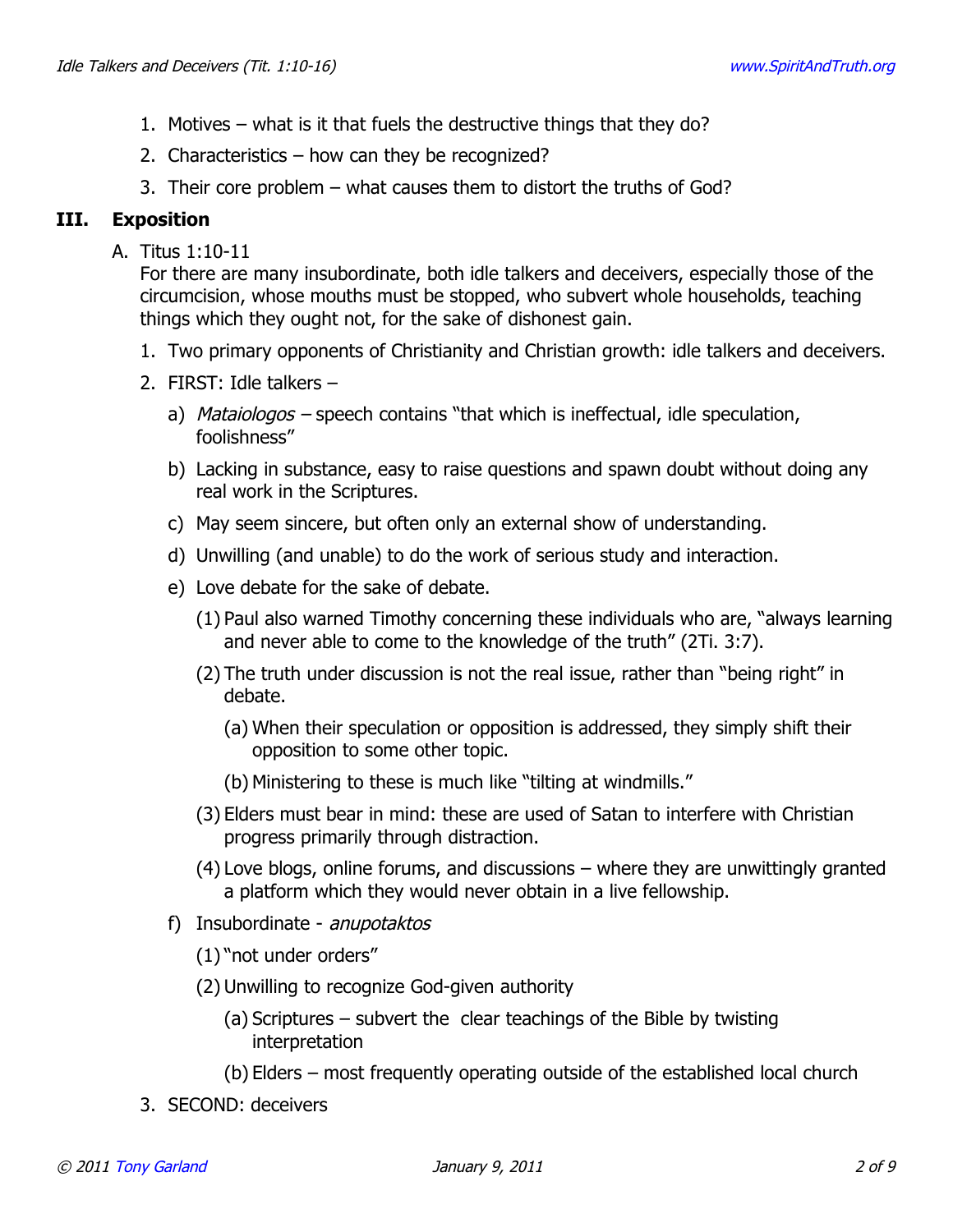- a) Phrenapates to "deceive the mind", subvert understanding, insight, reasonable thinking
- b) More dangerous: why?
	- (1) Intentional and willful in their distortion of the truth.
	- (2) These will go to great lengths and exert enormous effort to further their aberrant views.
	- (3) Often an apparent sincerity because they are deceived themselves
		- (a) "But evil men and impostors will grow worse and worse, deceiving and being deceived" (2Ti. 3:13)
		- (b) The most convincing error is a fully-believed error.
		- (c) The apparent sincerity of a messenger is not a reliable measure of the truth of the message!
- 4. "especially those of the circumcision"
	- a) Jews the primary opponents of the gospel at the inception of the Church
		- (1) The NT canon was not yet complete.
		- (2) The assumed experts in understanding the OT were the Jews.
		- (3) But, as Paul's life itself clearly demonstrated and Jesus told Nicodemus, a correct understanding of the Scriptures requires a spiritual birth (John 3:7-10).
	- b) A spiritual principle discernible in history and in our own day: having had great revelation, rejection of that revelation leads to great darkness.
		- (1) Jesus said, "And that servant who knew his master's will, and did not prepare himself or do according to his will, shall be beaten with many stripes. But he who did not know, yet committed things deserving of stripes, shall be beaten with few. For everyone to whom much is given, from him much will be required; and to whom much has been committed, of him they will ask the more." (Luke 12:47-48)
		- (2) Such has been the case of those Jews who rejected their Messiah the light of Torah has turned into obscurity.
			- (a) Concerning his fellow Jews, Paul wrote to the church at Corinth: But their minds were blinded. For until this day the same veil remains unlifted in the reading of the Old Testament, because the veil is taken away in Christ. But even to this day, when Moses is read, a veil lies on their heart. (2Cor. 3:14-15)
			- (b) One need but read the study notes on key passages in the OT found in the modern Jewish Study Bible to see evidence of this sad reality. The experts in the Jewish Law remain unable to see their own Messiah therein.
- 5. Motivation dishonest gain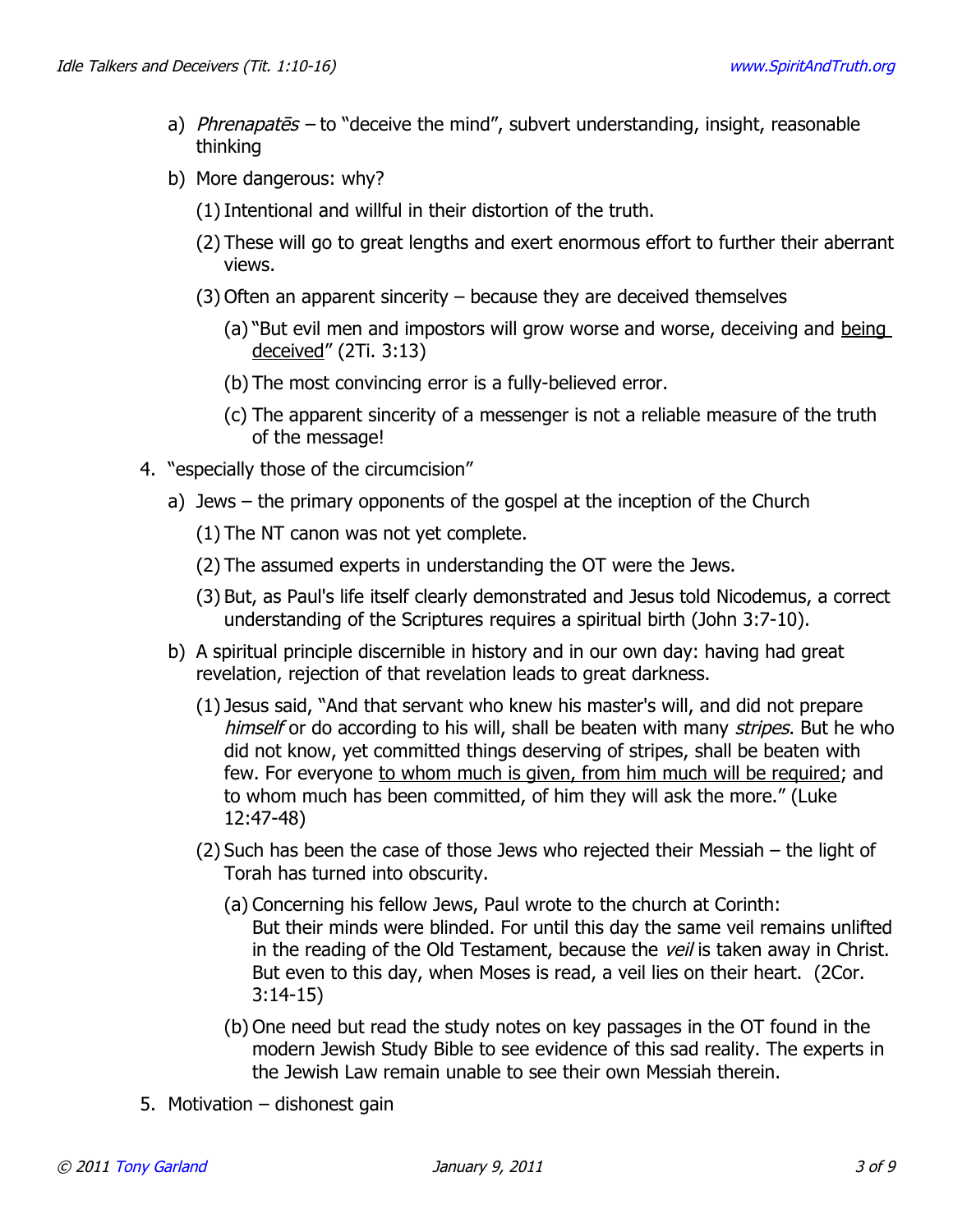- a) "shameful advantage or privilege" whatever elevates the individual through inappropriate, ungodly means
- b) In some cases, financial.
- c) In other cases, to gain a following.
	- (1) Paul warned the elders at the church at Ephesus "For I know this, that after my departure savage wolves will come in among you, not sparing the flock. Also from among yourselves men will rise up, speaking perverse things, to draw away the disciples after themselves" (Acts 20:29-30).
- d) Fruit of "the power of pride."
- e) Motivation other than obedience to Christ or a desire to see God's will come to pass in the lives of believers and in the world.
- 6. The preserving work of ministry will include opposition and conflict.
	- a) "Mouths must be stopped, who subvert whole households" (Tit. 1:11)
		- (1) It is not sufficient simply to point to the truth we must also confront and expose error.
	- b) Our opposition to idle talkers and deceivers has a two-fold purpose
		- (1) FIRSTLY: to try and bring them to the truth with patience.
			- (a) . . . a servant of the Lord must not quarrel but be gentle to all, able to teach, patient, in humility correcting those who are in opposition, if God perhaps will grant them repentance, so that they may know the truth, and that they may come to their senses *and escape* the snare of the devil, having been taken captive by him to do his will. (2Ti. 2:24-26)
		- (2) SECONDLY: on behalf of those who are watching and listening
			- (a) Majority of the time  $-$  those we are primarily interacting with will not respond to our exhortation or conviction.
			- (b) But, their attack upon foundational truths of God adversely affects others they, "subvert whole households"
		- (3) We minister in three primary directions
			- (a) To those who oppose the truth: in hope they will find repentance and accept correction.
			- (b) To those who are on the sidelines watching and listening: to help them resist the negative influence of the opponents of Scripture.
			- (c) To God: we minister God's truth regardless of its response. Our faithfulness regardless of reception is a living expression of devotion and worship.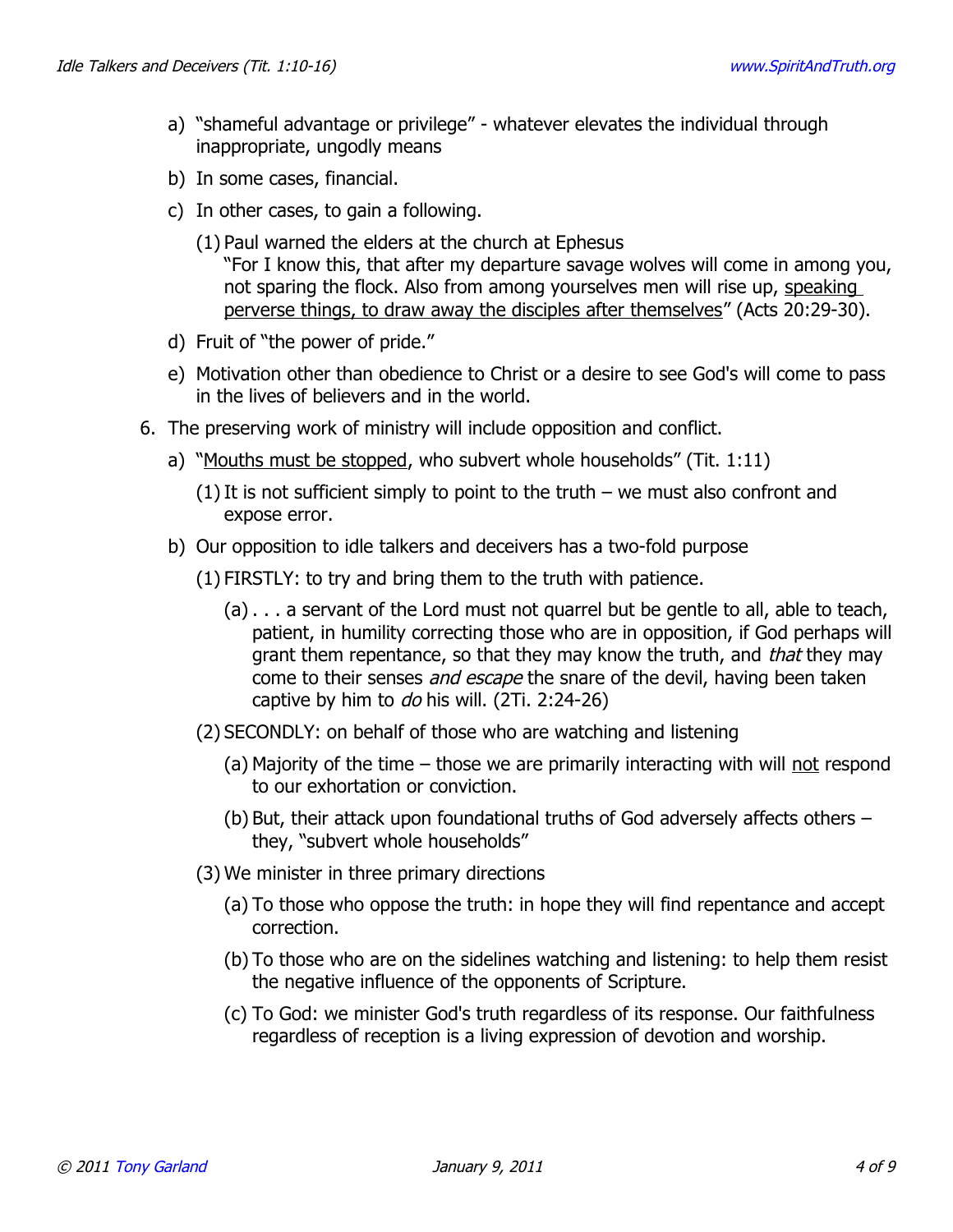B. Titus 1:12-14

One of them, a prophet of their own, said, "Cretans are always liars, evil beasts, lazy gluttons." This testimony is true. Therefore rebuke them sharply, that they may be sound in the faith, not giving heed to Jewish fables and commandments of men who turn from the truth.

- 1. "a prophet of their own"
	- a) The "prophet" mentioned here is Epimenides, a revered poet and reformer who died in the fifth century B.C.
		- (1) Not a true inspired prophet of God, but one who was widely believed to be a religious prophet by the Cretans themselves.
	- b) The same testimony concerning Cretans is found in other pagan writings, suggesting a notorious reputation.
	- c) "To Cretanize" meant "to lie" in ancient Greek literature.
	- d) "Lazy gluttons" is the translation of a phrase which may be rendered "unemployed stomachs," a reference to those who wish to eat without working to earn their living (cf. 2 Th. 3:10).
- 2. Jewish fables
	- a) "fables" is a word from which we derive the word "myths" (*muthois*)
	- b) Example of what Paul might be concerned with in our own day Kabbalah
		- (1) "Kabbalah originally developed entirely within the realm of Jewish thought and constantly uses classical Jewish sources to explain and demonstrate its esoteric teachings. These teachings are thus held by kabbalists to define the inner meaning of . . . the Tanakh (Hebrew Bible)."<sup>[1](#page-4-0)</sup>
		- (2) Claims to originate in the authority of Scripture, but quickly departs from foundational truths to embrace deception.
		- (3) Followers are drawn by esoteric and imagined "deeper truths" beyond the surface of the written word.
	- c) Unstable spiritual mystics, always seeking deeper enlightenment groping in the dark
		- (1) Continually defers the difficult part of spirituality application and obedience to be forever put off by uncertainty and chasing after more.
	- d) The witness of the gospel is also at stake to the degree Christians uncritically embrace fables and myths, they also discredit valid historical events such as the virgin birth and resurrection in the eyes of observers.
- 3. Commandments of men who turn from the truth

<span id="page-4-0"></span><sup>1</sup> <http://en.wikipedia.org/wiki/Kabbalah>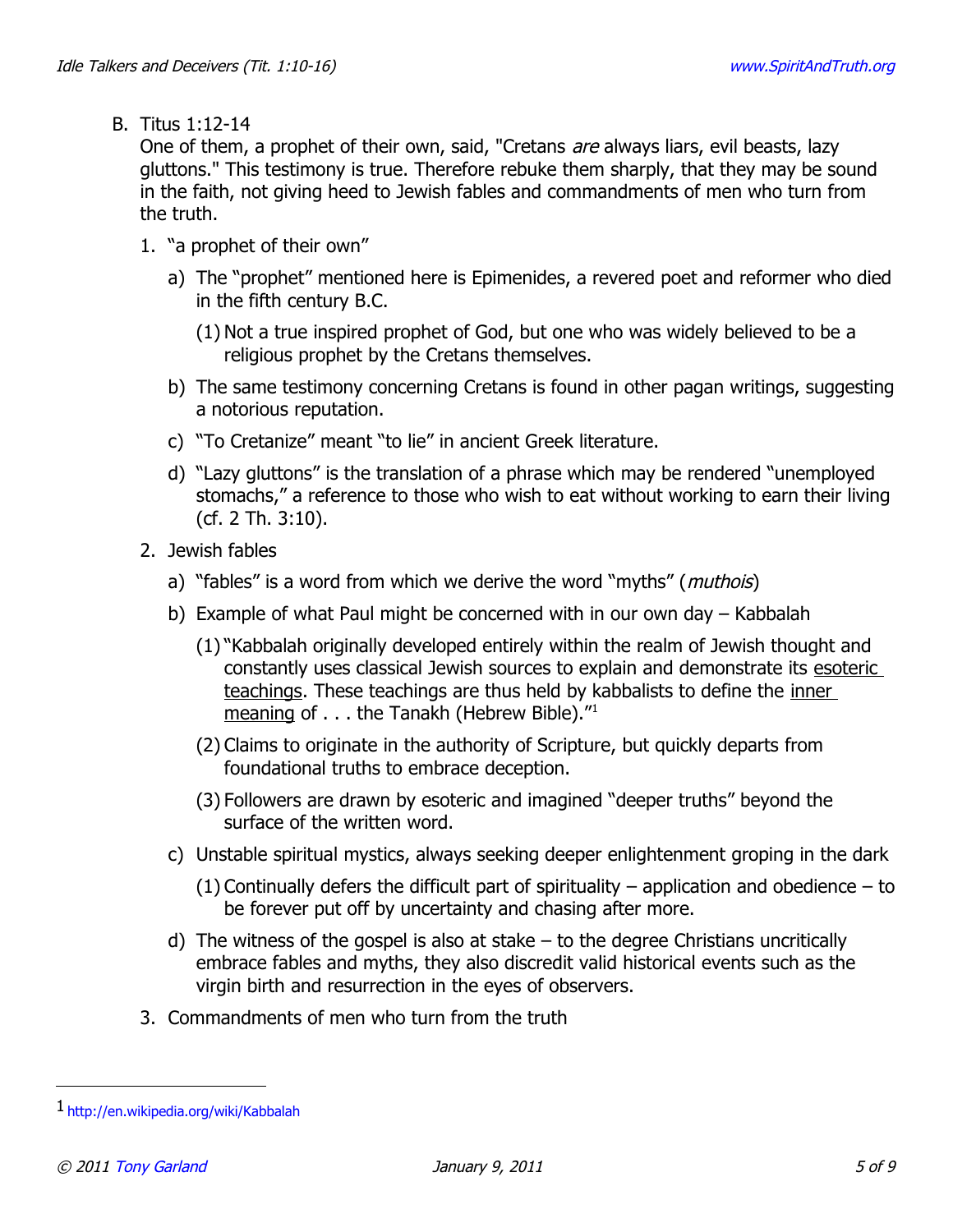- a) Schemes for appeasing God which have the appearance of godliness, but which undermine the freedom and original intent of God's truth.
- b) Externals
	- (1) Commands which place greater emphasis on appearance and practice than the internal motives of the heart – which are God's ultimate concern.
	- (2) Jesus to the scribes and Pharisees:

Hypocrites! Well did Isaiah prophesy about you, saying: 'These people draw near to Me with their mouth, And honor Me with *their* lips, But their heart is far from Me. And in vain they worship Me, Teaching as doctrines the commandments of men.' (Mat. 15:7-9)

- c) Seductive Appearance
	- (1) These things indeed have an appearance of wisdom in self-imposed religion, false humility, and neglect of the body, but are of no value against the indulgence of the flesh. (Col. 2:23)
	- (2) Self-imposed not from God
	- (3) Imposition of man-made burdens in place of the freedom found in God's truth.
	- (4) Having begun our walk in God by the Spirit, we must not seek spiritual completion through religious works (Gal. 3:3)
	- (5) Paul told the Colossian believers that self-imposed religion is of "no value against the indulgence of the flesh"
		- (a) Those who teach and follow such commandments generally fall prey to sinful behavior because legalism serves to excite the flesh (Rom. 7:8-9)
- C. Titus 1:15-16

To the pure all things are pure, but to those who are defiled and unbelieving nothing is pure; but even their mind and conscience are defiled. They profess to know God, but in works they deny Him, being abominable, disobedient, and disqualified for every good work.

- 1. Paul explains why the idle talkers and deceivers will always pervert God's truth.
	- a) Why? Because their very mind and conscience are defiled.
	- b) They are motivated from a defiled core unable to handle purity without defiling it in the process.
	- c) Even that which is pure will wind up being defiled by their perversity twisted to support their own rejection of God's commands.
	- d) The most wholesome relationships in scripture will be distorted in support of their own sinful lusts.
		- (1) The relationship between David and Sauls' son Jonathan.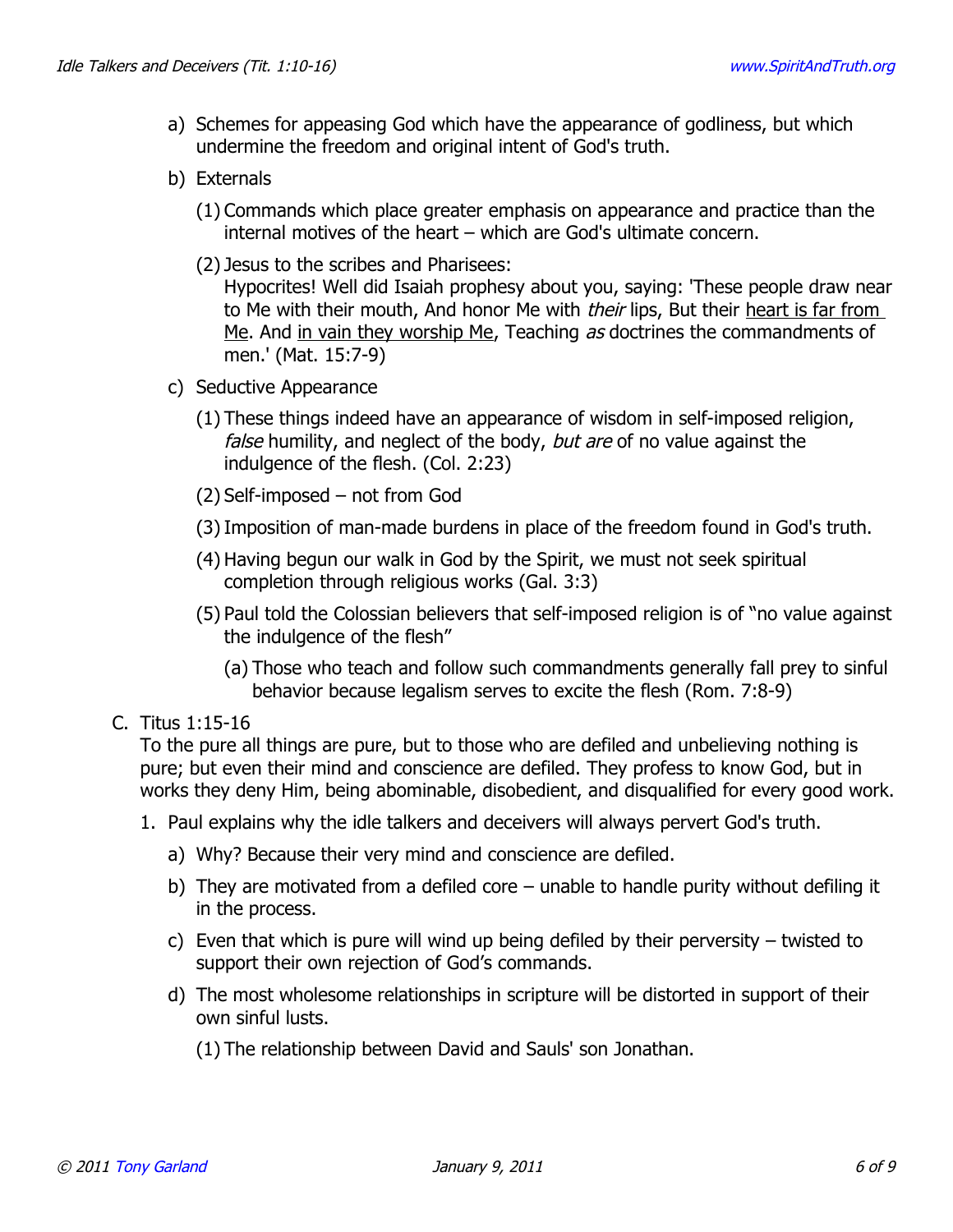- (a) A website run by Christian homosexuals asks the question, "Did God bless David and Jonathan, a same sex couple, in romantic, committed, sexual partnership? The Bible devotes more chapters to their love story than any other human love story in the Bible. What does God intend us to learn from that dramatic emphasis? . . . If Jonathan and David did enjoy a romantic sexual relationship, the Old Testament book of 1 Samuel presents interesting challenges and immense opportunities for twenty-first century Christians. . . . Is it possible that God so carefully preserved the David and Jonathan story in scripture to encourage the church to welcome saved gays and lesbians as equal members in the body of Christ? I believe this was precisely God's purpose."
- (b) These same teachers go on to suggest the Bible condones the gay lifestyle through several additional homosexual relationships that are supposedly found therein, including that of Ruth and Naomi in the book of Ruth.
- (2) The virgin birth denied by liberal Christians.
	- (a) "Most people do not literalize the story of Santa Claus. He is a symbol--a powerful symbol, but still just a symbol. I suggest that the birth narratives of Jesus, too, cannot be taken literally. They, too, are symbols, a religious version of Santa Claus. . . . Provocatively enough, and quite rare in the ancient world, Matthew adds four women to this lengthy genealogy-- all of whom are sexually tainted in the stories about them in the Hebrew Scriptures. . . One wonders what he means to imply about Mary, who is the fifth woman mentioned in his genealogy."
- (3) The relationship between Jesus and Mary Magdalene.
- 2. "They profess to know God, but in works they deny Him"
	- (1) Profess to know God, but referred to as "unbelieving" without faith.
		- (a) This is what Scriptures means by "deceiving and being deceived" these teachers actually believe they are followers of Christ, even taking His name upon themselves.
	- (2) How do those describe themselves who teach that the Bible condones homosexuality by the example of several loving gay relationships found in its pages?
		- (a) "We are a joyful global fellowship of born again gay and straight Christians on the path of life together. We are authentic Bible-believers, swimming against the tide of Bible rejecting theological liberalism, upholding the truth of God's inerrant, infallible word."
	- (3) Where did the ideas originate implying the virgin birth was illegitimate?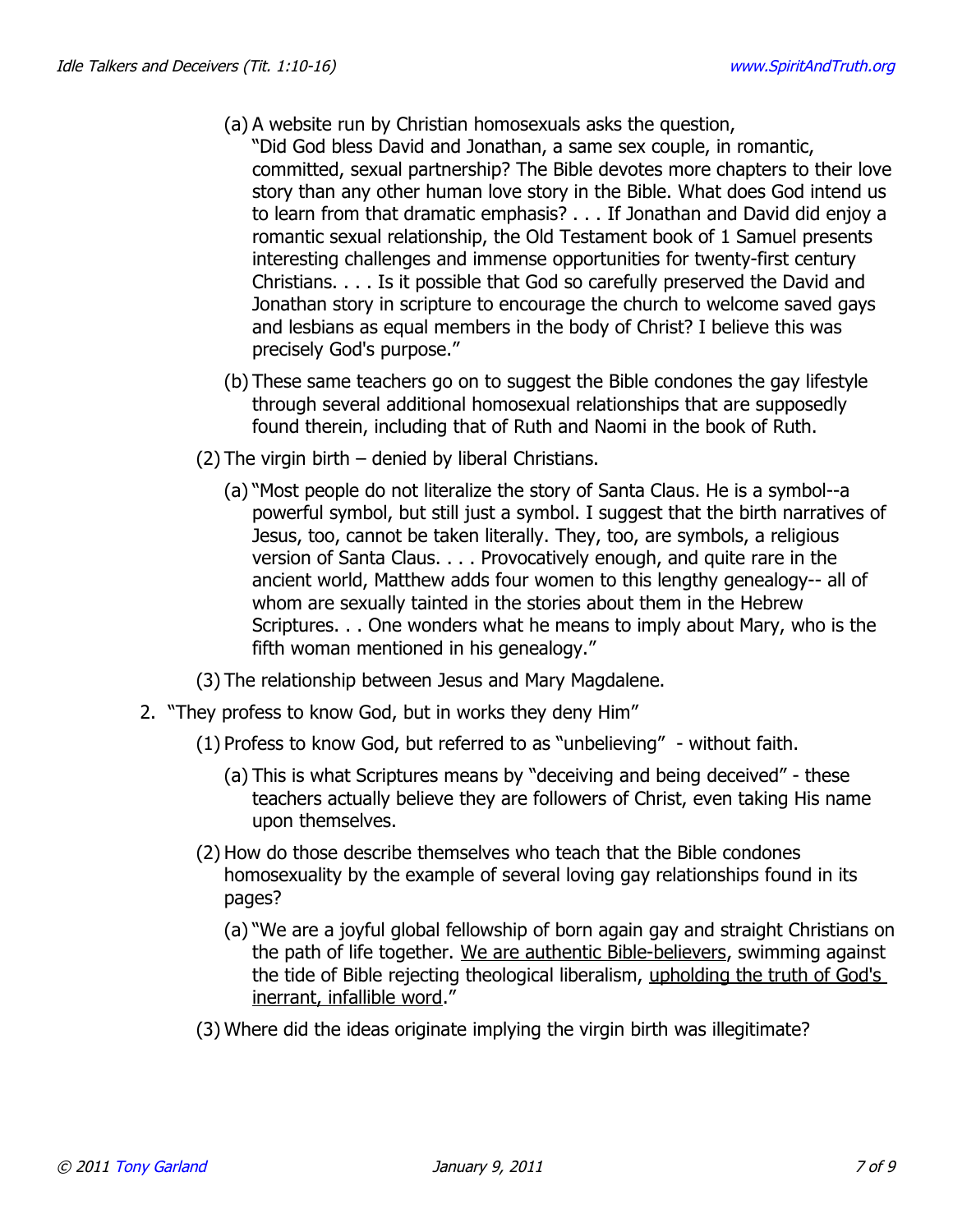- (a) "This series is drawn in part from Spong's book 'Born of a Woman: A Bishop Rethinks the Virgin Birth and the Oppression of Women in a Male Dominated Church'." John Shelby Spong is the retired American bishop of the Episcopal Church Diocese of Newark, NJ – another who "professes to know God.
- b) How do their works deny Him?
	- (1) "deny" (*arnountai*) is the opposite of "profess" (*homologeō*)
	- (2) Their words witness to Christ, but their actions disregard Him.
	- (3) Paul is warning us: don't listen to what they say, look at what they do!
	- (4) They live in ways which deny the plain teachings of Scripture for example by condoning and continuing to practice homosexuality.
		- (a) Jesus said that their fruit would reveal their true standing in relation to God "Beware of false prophets, who come to you in sheep's clothing, but inwardly they are ravenous wolves. You will know them by their fruits. Do men gather grapes from thornbushes or figs from thistles? . . . Therefore by their fruits you will know them. Not everyone who says to Me, 'Lord, Lord,' shall enter the kingdom of heaven, but he who does the will of My Father in heaven. Many will say to Me in that day, 'Lord, Lord, have we not prophesied in Your name, cast out demons in Your name, and done many wonders in Your name?' And then I will declare to them, 'I never knew you; depart from Me, you who practice lawlessness!' (Mat. 7:15-16,20-23)

(5) Paul inform us that these are not just "denying Scripture" but "denying HIM."

- c) Disqualified and rejected by God: abominable, disobedient, disqualified for every good work.
	- (1) Paul's condemnation, inspired by the Holy Spirit, could hardly be stronger!
	- (2) Abominable presently viewed as "detested, horrid ones" by God.
	- (3) Disobedient ones who cannot be *persuaded (apeitheis*) into obedience.
		- (a) Not just disobeying God, but intractably opposed to His truth on the issues involved.
	- (4) Disqualified
		- (a) They believe they are serving God, even professing Him, but His evaluation is that they are disqualified for every good work.
		- (b) Disqualified ones *(adokimoi)* means "proven false," "failing to meet the test," "rejected."

## **IV. Points Of Application**

A. FIRST: Elders must able to exhort and convict those who contradict – through a proper knowledge and application of the Scriptures, primarily by teaching.